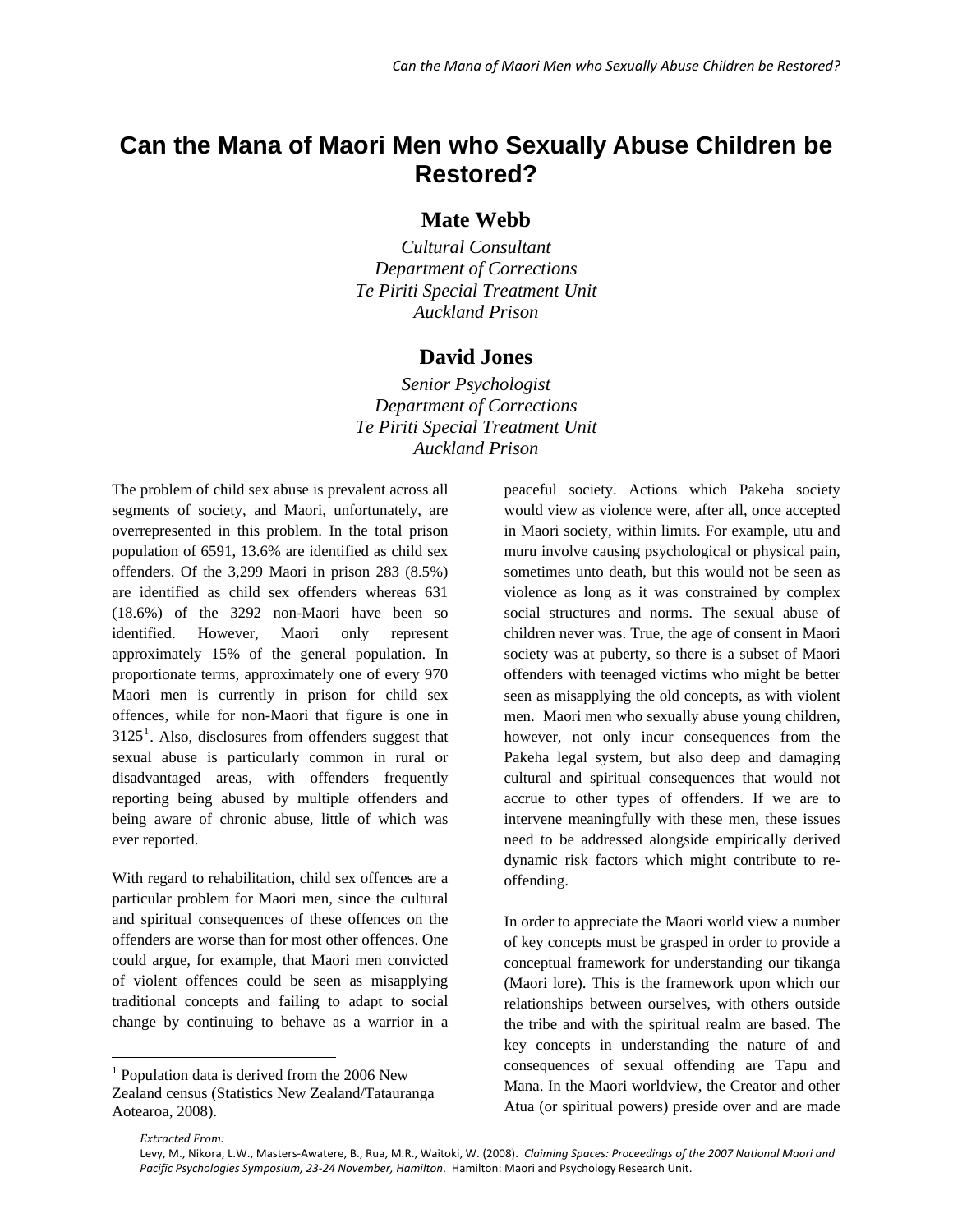manifest in the natural world. These Atua (spiritual forces) are the source of the tapu and mana possessed both by man and the rest of the natural world.

The philosophy of tapu informs our conscience of the relatedness of all living things and instructs us on how to behave as fellow participants in the web of life. Tapu is sourced in the spiritual realm in Atua and in the Creator. The tapu sourced in Atua can be referred to as primary tapu and is a constant. Sexuality is a gift of Atua and is governed by tapu, meaning that there are strict rules governing human conduct in this area. Sexual contact with prepubescent children violates tapu, and any breach of this tapu has immediate and serious effects on the mana of the offender.

Mana has been defined as "the enduring, indestructible power of the gods. It is the sacred fire that is without beginning and without end" (Barlow, 1991). In a western paradigm, mana appears to share characteristics of self esteem and community standing. While not entirely accurate, this can be a useful comparison in understanding the effects of child sex offending on mana. Mana is sourced in the spirit realm, and can be divided into four subtypes. When revealed in humans and objects (both animate and inanimate) as supernormal qualities and or accomplishments, it is referred to as *mana atua*. Mana which is derived through descent from ancestors is referred to as *mana tipuna*. Customarily, the first born of a family is endowed with the most mana because he or she is nearest to the gods who transmit mana. *Mana whenua* refers to authority or ownership over the land. In the past, our moana (seas) and food gathering areas were owned very much like modern property ownership. Finally, mana which is derived through sheer personality, leadership or achievement is referred to as *mana tangata*.

Mana atua is transmitted directly from Atua. The breach of tapu inherent in child sex offending destroys this mana, and it cannot be restored. Mana whenua could be restored through assisting the offender in acquiring more land, for example, but this is hardly likely to be of use as a treatment target. Mana tipuna could only be restored through the good will of the hapu, whanau and iwi. The only type of

mana which is subject to the influence of the individual and could be restored by them once lost is mana tangata. Once that is restored, the individual might be able to access whanau land and restore mana whenua and may also be able to restore mana tipuna through their continued demonstration of positive behaviour. Mana atua cannot be restored.

The restoration of mana tangata is only possible through the efforts of the individual, but can be assisted within a bicultural setting or a Maori framework. Doing so requires a treatment approach which involves several linked components; education, whanaungatanga, and karakia. The offender must be educated in the nature of mana and tapu and the consequences of their transgression against mana. Whanaungatanga can be enabled through whanau hui and restorative justice approaches where the offender is confronted by their victim and their whanau, ideally on a marae. Karakia and waiata can be used throughout the restoration process to strengthen the wairua of the offender and enable whanaungatanga processes to resolve smoothly. These processes can be combined into a mana restoration plan developed with the offender, which would guide the restoration process during the early phases, and would become a living plan which the offender could use to guide his behaviour through the remainder of his life.

The effectiveness of such an approach has never been fully tested by Pakeha science, but there is anecdotal evidence that these approaches can help. For example, a treatment group was run at Te Piriti in 2005 which incorporated a number of these approaches due to the large number of Maori men in the group and the presence of two Maori facilitators. This group appeared to exhibit a higher level of mana than that shown by Maori men who were involved in other treatment groups. The effect was not universal, and some men appeared to believe they had more mana than they actually did, but the experience of the group was overwhelmingly positive. The positive results shown by bicultural treatment in Te Whakakotahitanga (Nathan, Wilson & Hillman, 2003) may also speak to the somewhat inadvertent restoration of mana, although mana was not directly evaluated in this study.

*Extracted From:*